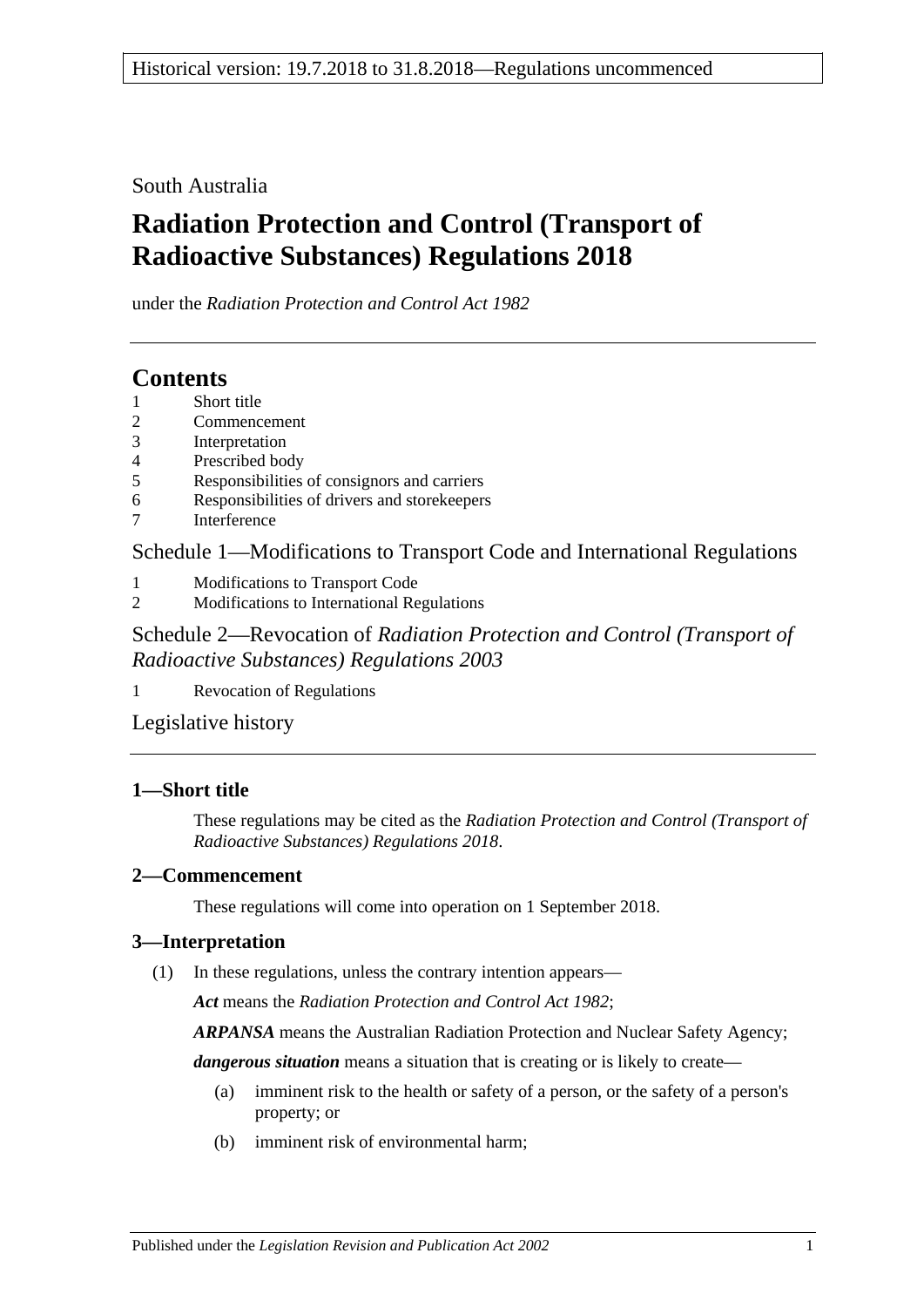*emergency services officer* means—

- (a) an officer or employee of South Australian Metropolitan Fire Service, South Australian Country Fire Service or South Australian State Emergency Service; or
- (b) an ambulance officer;

*International Regulations* means Schedule A of the Transport Code as modified by [Schedule](#page-5-1) 1;

*Transport Code* means the code entitled *Safe Transport of Radioactive Material*, Radiation Protection Series C-2, published by the Chief Executive Officer of ARPANSA in December 2014, as modified by [Schedule](#page-5-1) 1.

(2) If an expression used in these regulations is defined in the Transport Code, that expression has, unless the contrary intention appears, the same meaning as in the Transport Code.

### <span id="page-1-0"></span>**4—Prescribed body**

For the purposes of section 43(4)(a) of the Act, ARPANSA is a prescribed body.

### <span id="page-1-1"></span>**5—Responsibilities of consignors and carriers**

(1) A consignor must, in relation to the consignment of radioactive material, comply with the requirements of the International Regulations specified in clause 2.8 of the Transport Code (other than paragraphs 311, 312, 313, 314 and 315 of the International Regulations).

Maximum penalty: \$10 000.

(2) A carrier must, in relation to the transport of radioactive material, comply with the requirements of the International Regulations specified in clause 2.9 of the Transport Code (other than paragraphs 311, 312, 313, 314 and 315 of the International Regulations).

Maximum penalty: \$10 000.

- (3) A carrier must ensure that, at all times during the course of the carriage of packages of radioactive material in a freight container or in or on a vehicle, each package is stowed and secured in such a manner that—
	- (a) the package will remain in position despite movements of starting, stopping, jolting or swaying to which the container or vehicle may be subject; and
	- (b) the package is kept away from heavy articles or goods likely to cause damage to it in the ordinary course of transport or in the event of accident; and
	- (c) if carried on a vehicle—the package does not project beyond the periphery of the vehicle.

Maximum penalty: \$10 000.

- <span id="page-1-2"></span>(4) If a vehicle carrying radioactive material is involved in an incident resulting in a dangerous situation—
	- (a) the consignor of the radioactive material must, as soon as practicable after being asked by an authorised officer or emergency services officer—
		- (i) give the officer the information the officer requires about—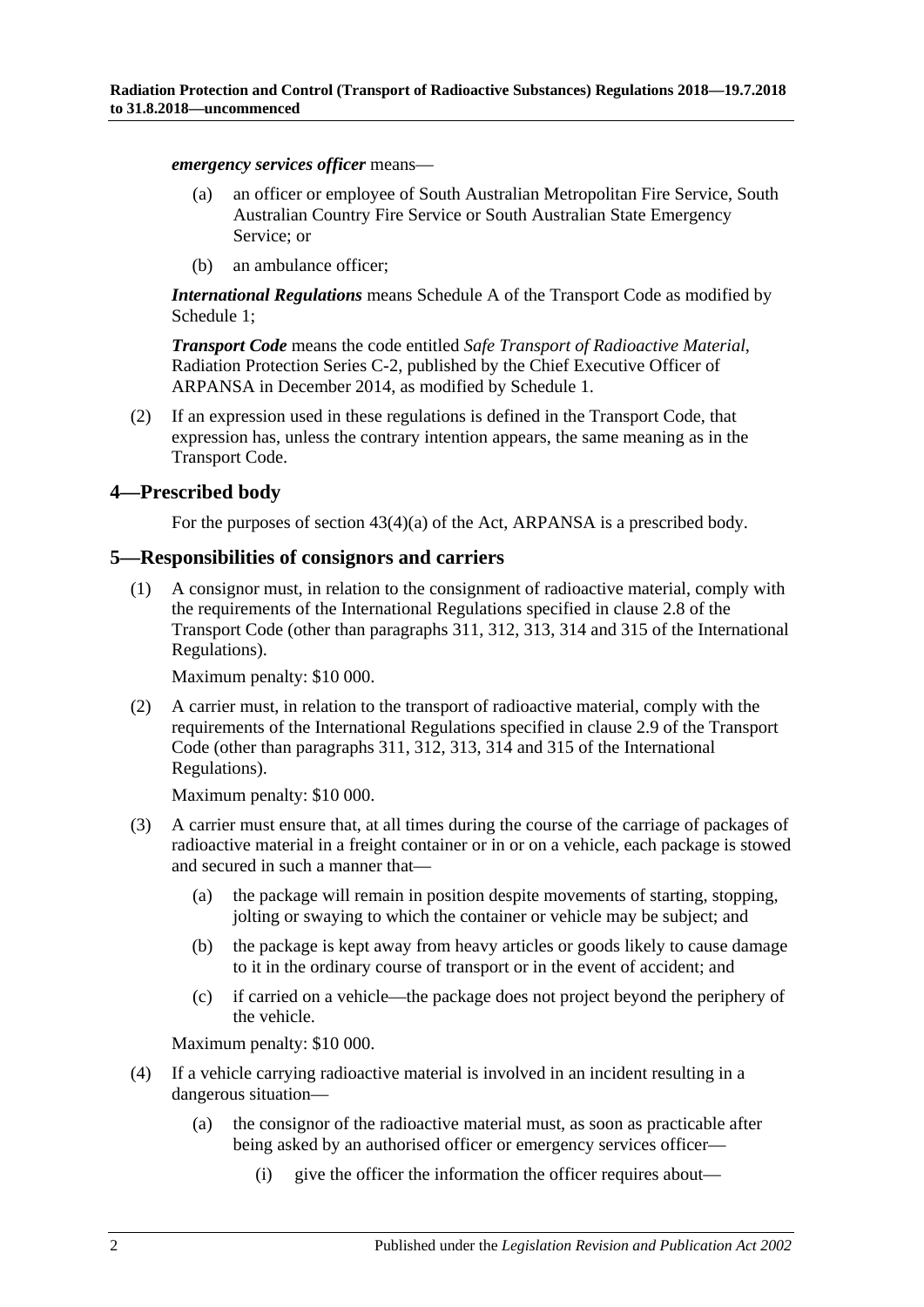- (A) the properties of the radioactive materials being transported; and
- (B) safe methods of handling the radioactive materials; and
- (C) safe methods of containing and controlling the radioactive materials in a dangerous situation; and
- (ii) provide the equipment and other resources necessary—
	- (A) to control the dangerous situation; and
	- (B) to contain, control, recover and dispose of radioactive material that has leaked, spilled or accidentally escaped;
- (b) the carrier of the radioactive material must, as soon as practicable after being asked by an authorised officer or emergency services officer—
	- (i) give the officer the information the officer requires about the vehicle's construction, properties and equipment; and
	- (ii) provide the equipment and other resources necessary—
		- (A) to control the dangerous situation; and
		- (B) to recover the vehicle or its equipment.

Maximum penalty: \$10 000.

- (5) If the consignor and the carrier of radioactive material are asked to give the same information or provide the same resources for an incident referred to in [subregulation](#page-1-2) (4), it is sufficient if the consignor or, as the case may be, the carrier, gives the information or provides the resources.
- <span id="page-2-0"></span>(6) A consignor or carrier who employs or engages a person to perform a task involved in the transportation of radioactive material must ensure that—
	- (a) the person has received appropriate instruction and training to ensure that the person is at all times able to perform the task safely and in accordance with these regulations and the International Regulations; and
	- (b) the person is at all times appropriately supervised in performing the task to ensure that the person is able to perform the task safely and in accordance with these regulations and the International Regulations; and
	- (c) records of all safety training undertaken by the person are kept and made available to the person if requested.

Maximum penalty: \$10 000.

- <span id="page-2-1"></span>(7) Without limiting [subregulation](#page-2-0) (6), a consignor or carrier must ensure that a person employed or engaged by them to perform a task involved in the transportation of radioactive material—
	- (a) receives training designed to familiarise the person with the general provisions of the International Regulations; and
	- (b) receives training that includes—
		- (i) a description of the different categories of radioactive material; and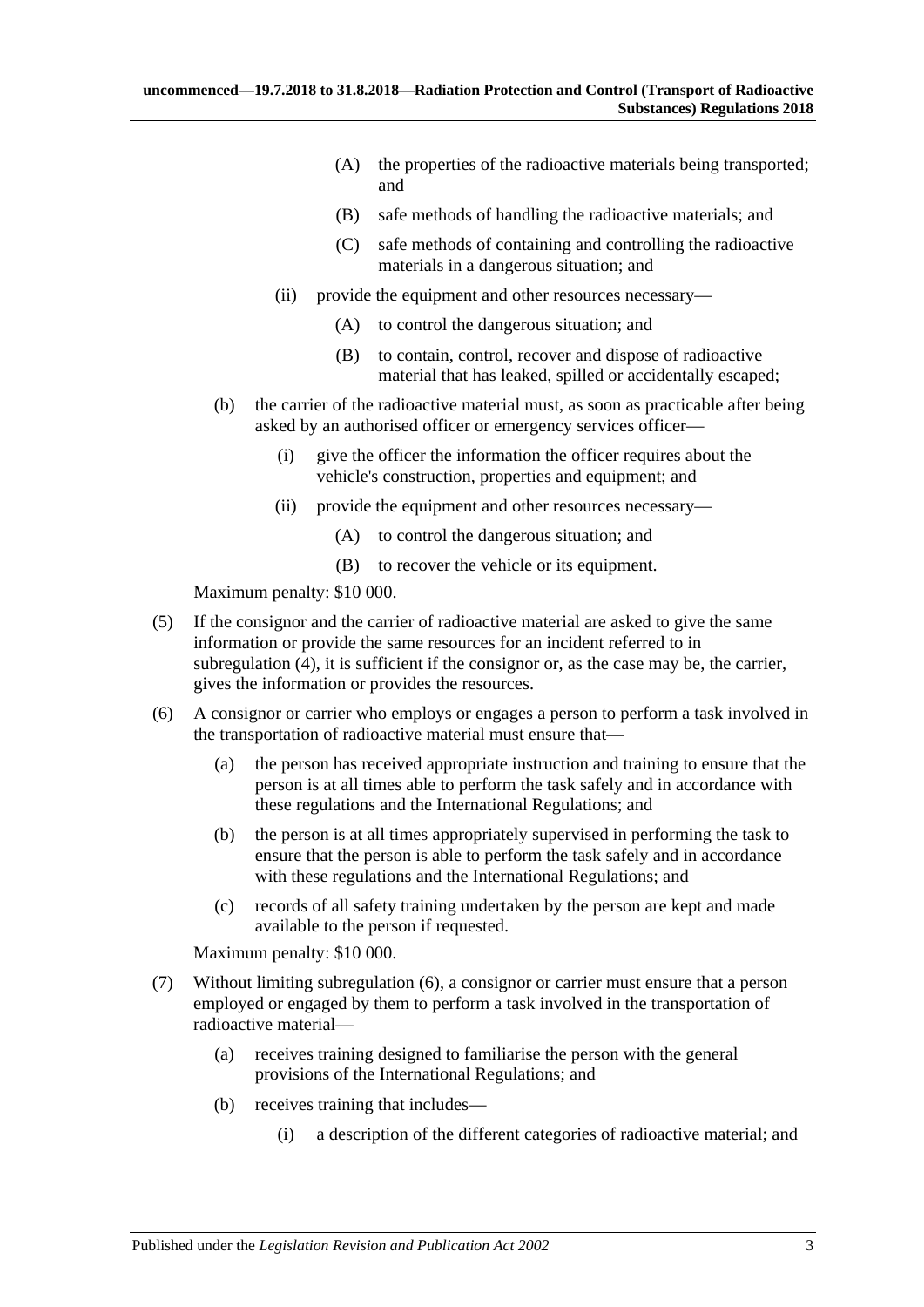- (ii) requirements relating to the labelling, marking, placarding and packaging and segregation requirements of the International Regulations; and
- (iii) a description of the purpose and content of radioactive material transport documents; and
- (iv) a description of available emergency response documents; and
- (c) receives training specific to the radioactive material transport requirements that are applicable to the task that the person has been employed or engaged to perform; and
- (d) receives safety training that—
	- (i) is commensurate with the risk of exposure in the event of the release of radioactive material; and
	- (ii) is relevant to the task that the person has been employed or engaged to perform,

including—

- (iii) training on methods and procedures for avoiding accidents (such as the proper use of package handling equipment and appropriate methods of stowage of radioactive material); and
- (iv) training on available emergency response information and how to use it; and
- (v) training on the dangers presented by the different categories of radioactive material and how to prevent exposure to such dangers (including, if appropriate, the use of personal protective clothing and equipment); and
- (vi) training on the immediate procedures to be followed in the event of an unintentional release of radioactive material, including—
	- (A) any emergency response procedures for which the person is responsible; and
	- (B) any personal protection procedures.
- (8) A consignor or carrier must ensure that a person employed or engaged by them to perform a task involved in the transportation of radioactive material has received the training referred to in [subregulation](#page-2-1) (7) before the person commences to perform any such task and thereafter at intervals of 3 years (or at such other intervals as may be directed by the Minister).

Maximum penalty: \$10 000.

(9) A person must not manage, control or supervise a task involved in the transportation of radioactive material unless the person has received instruction and training to enable the person to manage, control or supervise (respectively) another person to perform the task safely and in accordance with these regulations and the International Regulations.

Maximum penalty: \$10 000.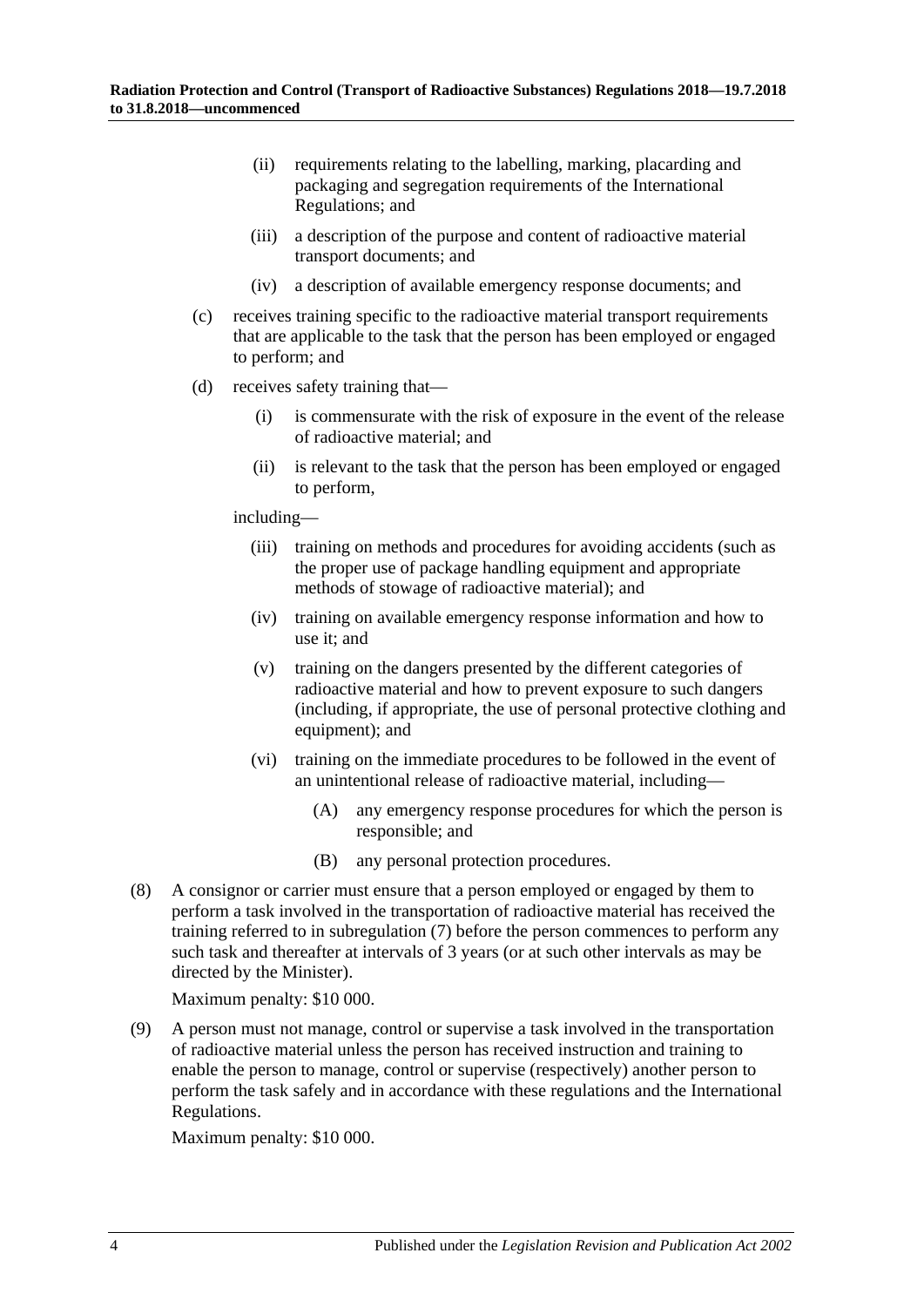- (10) For the purposes of this regulation, a task involved in the transportation of radioactive material includes the following:
	- (a) the classifying of radioactive material to be transported;
	- (b) the packing or unpacking of radioactive material;
	- (c) the marking or labelling of radioactive material;
	- (d) the marking or placarding of packages of radioactive material;
	- (e) the consigning of radioactive material for transport;
	- (f) the loading or unloading of packages of radioactive material;
	- (g) the carrying or handling of radioactive material in transport;
	- (h) the preparation of transport documentation for radioactive material;
	- (i) the driving of vehicles transporting radioactive material;
	- (j) the maintenance of vehicles or equipment used in the transport of radioactive material;
	- (k) the acceptance or receiving of a consignment of radioactive material (as the consignee).

### <span id="page-4-0"></span>**6—Responsibilities of drivers and storekeepers**

- (1) If, while a package of radioactive material is being transported—
	- (a) the package is lost, wrongfully interfered with or damaged; or
	- (b) radioactive material leaks from the package,

<span id="page-4-1"></span>the driver of the vehicle being used to transport the package must—

- (c) forthwith report the matter to all relevant persons, giving details of the package and the circumstances of the loss, interference, damage or leak and such other details as are reasonably required by the relevant person to whom the report is being made; and
- (d) prevent, as far as practicable, access to the package by anyone other than a person authorised by a relevant person; and
- (e) obey any directions given by the Minister in respect of the package.

Maximum penalty: \$10 000.

- (2) If, while a package of radioactive material is being stored in the course of transit—
	- (a) the package is lost, wrongfully interfered with or damaged; or
	- (b) radioactive material leaks from the package,

<span id="page-4-2"></span>the person in charge of the place of storage of the package must—

- (c) forthwith report the matter to all relevant persons, giving details of the package and the circumstances of the loss, interference, damage, leak or accident and such other details as are reasonably required by the relevant person to whom the report is being made; and
- (d) prevent, as far as practicable, access to the package by anyone other than a person authorised by a relevant person; and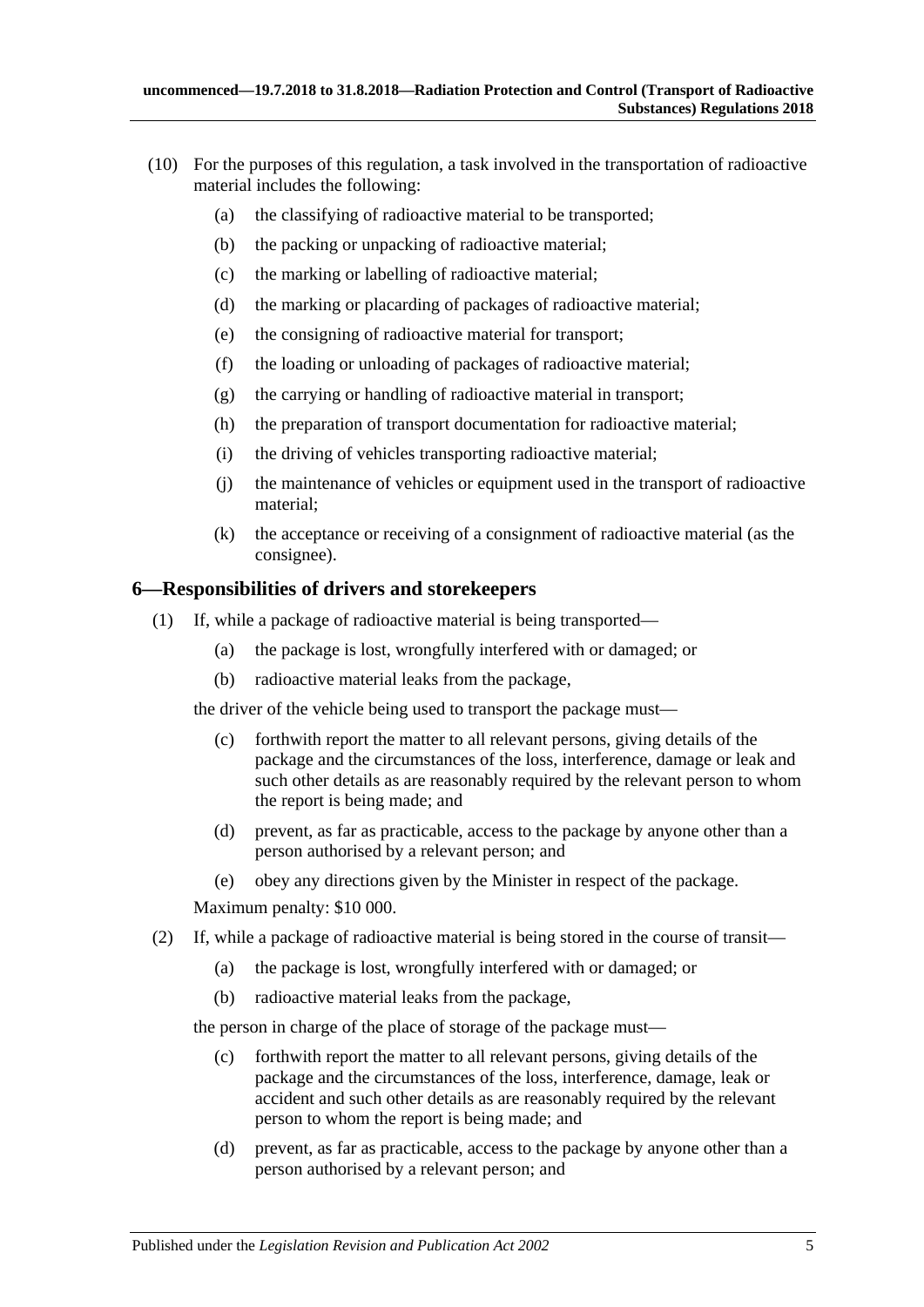(e) obey any directions given by the Minister in respect of the package.

Maximum penalty: \$10 000.

- (3) It is a defence to a charge of an offence against [subregulation](#page-4-1)  $(1)(c)$  or  $(2)(c)$  to prove that—
	- (a) the defendant did not know, and had no reason to suspect, that the loss, interference, damage, leak or accident had occurred; or
	- (b) the defendant reported the matter as soon as practicable after it came to his or her knowledge or after he or she suspected that it had occurred; or
	- (c) the defendant believed on reasonable grounds that the requisite report had been made.
- (4) For the purposes of this regulation, the following are relevant persons:
	- (a) the carrier of the package of radioactive material;
	- (b) the consignor of the package of radioactive material;
	- (c) the Minister.

#### <span id="page-5-0"></span>**7—Interference**

- (1) A person must not, without the approval of a relevant person, interfere with—
	- (a) the contents of a consignment of radioactive material; or
	- (b) a label or marking required by the International Regulations in relation to a package of radioactive material; or
	- (c) a document relating to a consignment of radioactive material,

except in the course of transporting the radioactive material in accordance with the Act and these regulations.

Maximum penalty: \$10 000.

- (2) For the purposes of this regulation, the following are relevant persons:
	- (a) the carrier of the package of radioactive material;
	- (b) the consignor of the package of radioactive material;
	- (c) the Minister.

# <span id="page-5-1"></span>**Schedule 1—Modifications to Transport Code and International Regulations**

#### <span id="page-5-2"></span>**1—Modifications to Transport Code**

- (1) Clause 2.3—delete the clause and substitute:
	- 2.3 The 'relevant transport regulations for dangerous goods' referred to in paragraphs 110, 506 and 507 of the International Regulations are the *[Dangerous Substances \(Dangerous Goods Transport\)](http://www.legislation.sa.gov.au/index.aspx?action=legref&type=subordleg&legtitle=Dangerous%20Substances%20(Dangerous%20Goods%20Transport)%20Regulations%202008)  [Regulations](http://www.legislation.sa.gov.au/index.aspx?action=legref&type=subordleg&legtitle=Dangerous%20Substances%20(Dangerous%20Goods%20Transport)%20Regulations%202008) 2008* which are based on the 7th edition of the *Australian Code for the Transport of Dangerous Goods by Road & Rail (ADG7)*.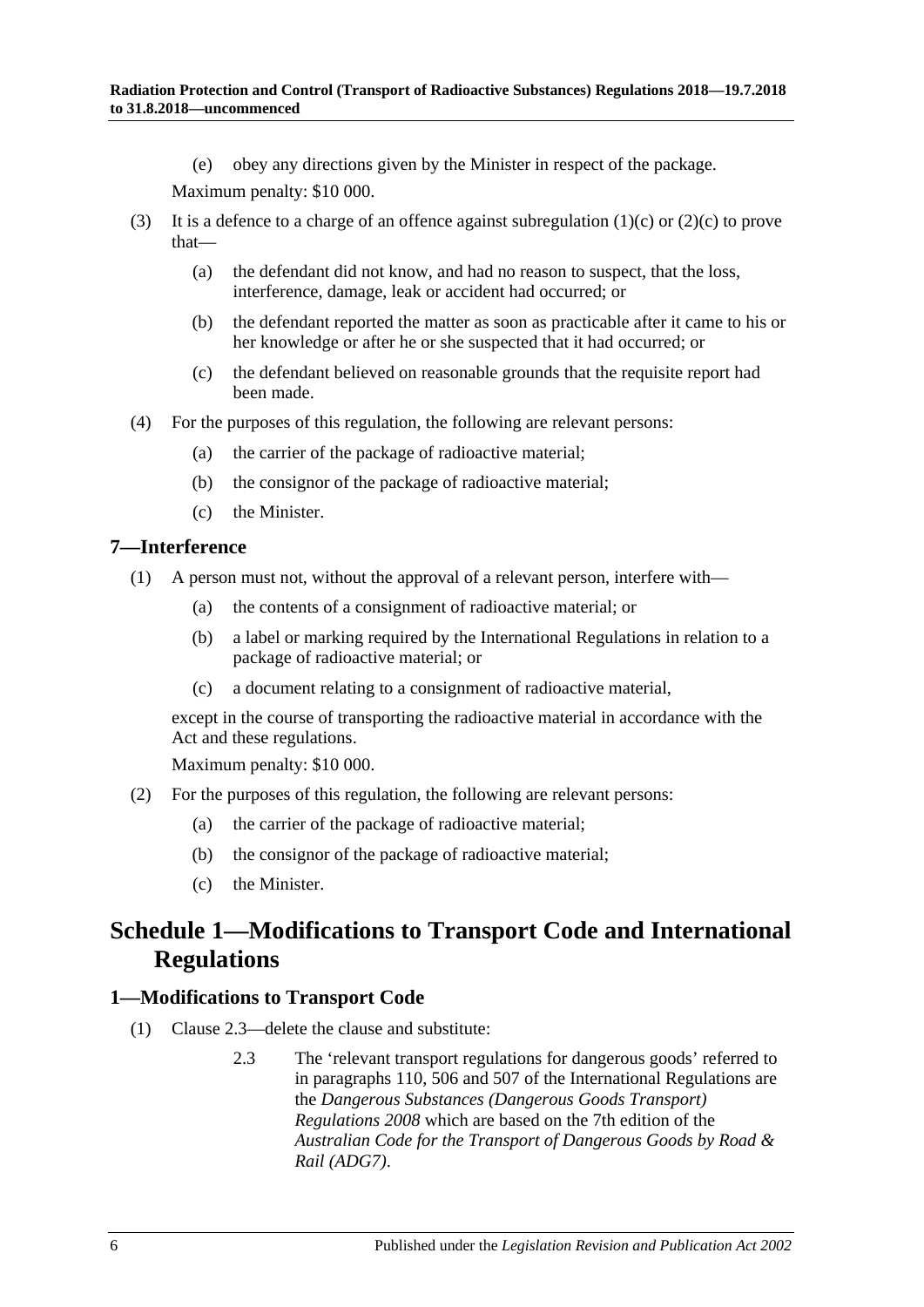Modifications to Transport Code and International Regulations—Schedule 1

(2) Clause 2.4—delete "ADG7" and substitute:

*[Dangerous Substances \(Dangerous Goods Transport\)](http://www.legislation.sa.gov.au/index.aspx?action=legref&type=subordleg&legtitle=Dangerous%20Substances%20(Dangerous%20Goods%20Transport)%20Regulations%202008) Regulations 2008*

(3) Annex A, Table 1—delete the entry relating to South Australia and substitute:

| South AustraliaEnvironment Protection Authority |                                  |                                            | and Water | Minister for Environment |
|-------------------------------------------------|----------------------------------|--------------------------------------------|-----------|--------------------------|
|                                                 | GPO Box 2607<br>Adelaide SA 5001 | Tel: (08) 8463 7826<br>Fax: (08) 8124 4671 |           |                          |
|                                                 | Email:                           | EPARadiationProtectionBranch@sa.gov.au     |           |                          |

### <span id="page-6-0"></span>**2—Modifications to International Regulations**

(1) Paragraph 557—delete the paragraph and substitute:

557. The *consignor* shall ensure that before a *package*, the design of which requires the approval of a *competent authority* first enters, or is moved within the State, copies of any certificate issued in relation to the design of that *package* by a *competent authority* for a place outside this State have been submitted to the *competent authority* for this State.

(2) Paragraph 558—delete the first and second sentences of the paragraph and substitute:

The *consignor* shall, at least 7 days before a*shipment* of a kind listed in (a), (b) or (c) below first enters, or is moved within, the State, give the *competent authority* for the State notice of the *shipment*.

- (3) Paragraph 562—delete (a) and (b) and substitute:
	- (a) In accordance with section 23 of the *[Radiation Protection and](http://www.legislation.sa.gov.au/index.aspx?action=legref&type=act&legtitle=Radiation%20Protection%20and%20Control%20Act%201982)  [Control Act 1982](http://www.legislation.sa.gov.au/index.aspx?action=legref&type=act&legtitle=Radiation%20Protection%20and%20Control%20Act%201982)*;
- (4) Paragraph 701—delete "any of the following methods listed below or by a combination thereof" and substitute:

such of the methods listed below, or by such combination of those methods, as is approved by the *competent authority* for the State in relation to a particular *package*

# <span id="page-6-1"></span>**Schedule 2—Revocation of** *Radiation Protection and Control (Transport of Radioactive Substances) Regulations 2003*

### <span id="page-6-2"></span>**1—Revocation of Regulations**

The *[Radiation Protection and Control \(Transport of Radioactive Substances\)](http://www.legislation.sa.gov.au/index.aspx?action=legref&type=subordleg&legtitle=Radiation%20Protection%20and%20Control%20(Transport%20of%20Radioactive%20Substances)%20Regulations%202003)  [Regulations](http://www.legislation.sa.gov.au/index.aspx?action=legref&type=subordleg&legtitle=Radiation%20Protection%20and%20Control%20(Transport%20of%20Radioactive%20Substances)%20Regulations%202003) 2003* are revoked.